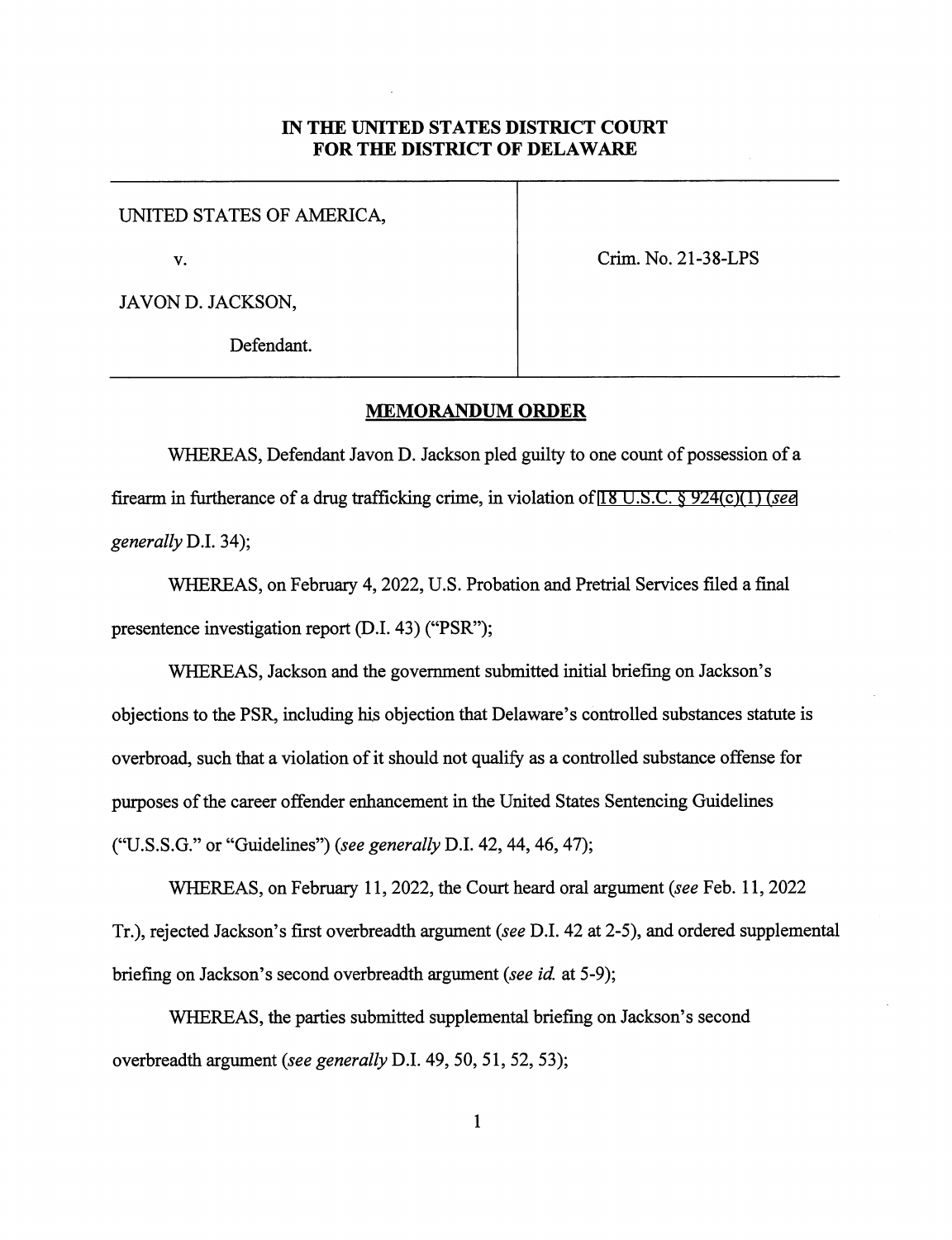WHEREAS, the Court has carefully considered all the arguments presented by the parties in the initial and supplemental briefing, as well as their arguments during the February sentencing hearing;

NOW, THEREFORE, IT IS HEREBY ORDERED that, for the reasons given below, Jackson's objection to the PSR based on his second overbreadth argument is OVERRULED. Because Jackson qualifies as a career offender, the Guidelines applicable to him, and from which the Court will begin its analysis in determining an appropriate sentence, are 262 to 327 months imprisonment. (See PSR  $\P$ [143-44)

1. Under Guidelines § 4B1.1 (a), a defendant qualifies as a career offender if he "has at least two prior felony convictions of either a crime of violence or a controlled substance offense." The Guidelines define a "controlled substance offense" as "an offense under federal or state law, punishable by imprisonment for a term exceeding one year, that prohibits the manufacture, import, export, distribution, or dispensing of a controlled substance (or a counterfeit substance) or the possession of a controlled substance (or counterfeit substance) with intent to manufacture, import, export, distribute, or dispense." [U.S.S.G. § 4B1.2\(b\).](http://www.google.com/search?q=u.s.s.g.s+4b1.2) To determine whether a state conviction is a qualifying predicate "controlled substance offense," courts employ the categorical approach or modified categorical approach and compare the state statute with the generic definition in the Guidelines. See United States v. Williams, [898 F.3d](http://scholar.google.com/scholar?q=898+f.3d++323&btnG=&hl=en&as_sdt=6) [323,333](http://scholar.google.com/scholar?q=898+f.3d++323&btnG=&hl=en&as_sdt=6) (3d Cir. 2018).

2. Jackson argues that his May 2017 conviction for possession with intent to deliver heroin (see PSR  $\P$  82-88) does not qualify as a "controlled substance offense" under the Guidelines because the schedule of controlled substances under Delaware law is broader than the

 $\overline{2}$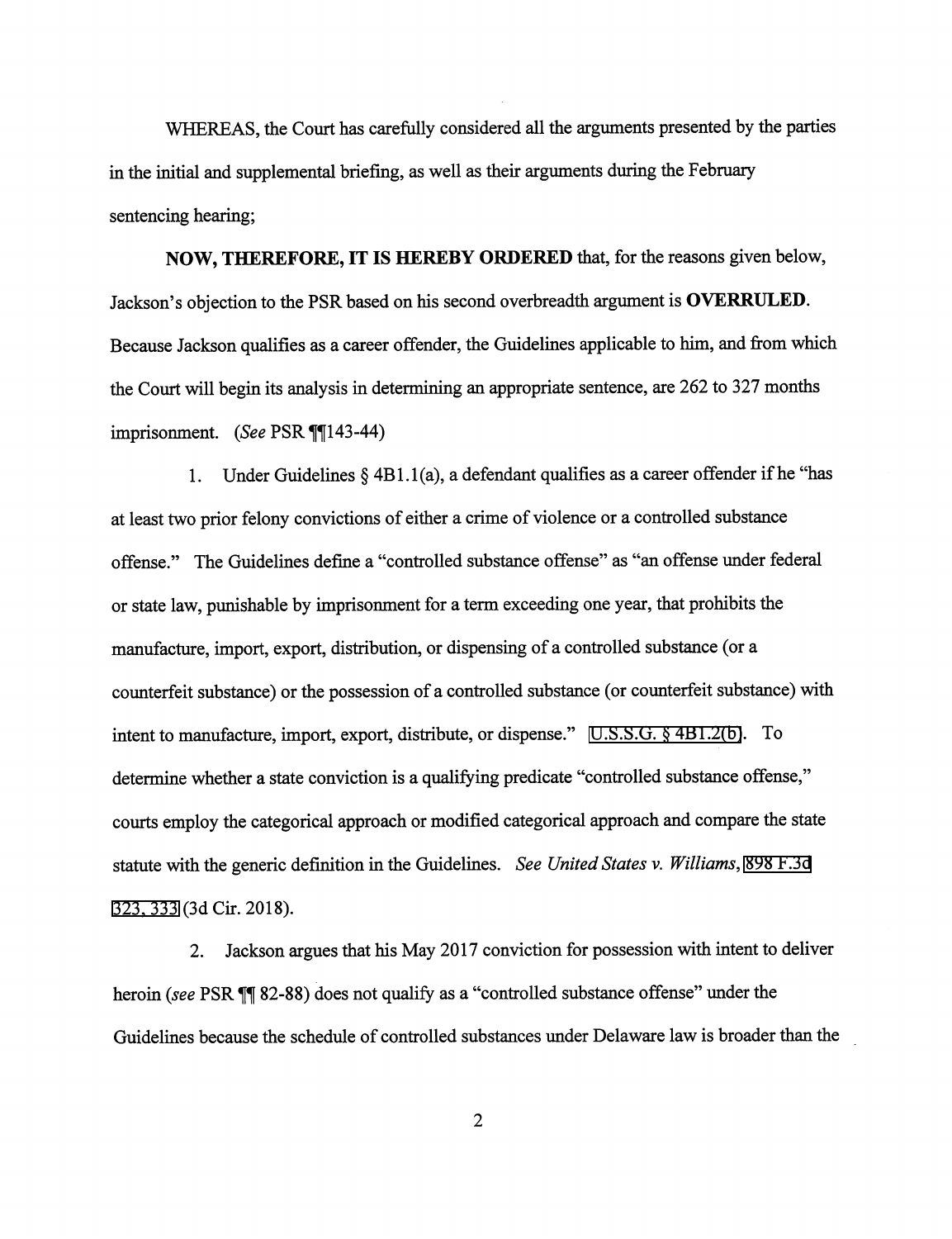schedule of federally controlled substances. (D.L 42 at 5-9) The statute Jackson pled guilty to violating provides, in pertinent part, that "any person who ... [m]anufactures, delivers, or possesses with the intent to manufacture or deliver a controlled substance in a Tier 2 quantity ... shall be guilty of a class C felony." [16 Del. C. § 4753 \(2017\);](http://www.google.com/search?q=16+del.+c.+4753(2017)) see also D.I 47-2. Another statutory provision lists ten options for a "Tier 2 quantity" of a controlled substance, including "2 grams or more of any morphine, opium or any salt, isomer or salt of an isomer thereof, including heroin, as described in § 4714 of this title, or of any mixture containing any such substance." [16](http://www.google.com/search?q=16++del.+c.+4751c(4)(b)(2017)) [Del. C. § 4751C\(4\)\(b\) \(2017\)](http://www.google.com/search?q=16++del.+c.+4751c(4)(b)(2017)); see also D.I. 47-3.

3. To advance his overbreadth argument, Jackson contends that Delaware's controlled substances statute is indivisible, as it sets out alternative means of committing the same offense. (See generally D.I. 51, 52) The government, by contrast, contends that the statute is divisible by drug type, meaning that the type of controlled substance is an element of the offense that the prosecution must prove beyond a reasonable doubt. (See generally D.I. 50, 53) The Court agrees with the government: Delaware's controlled substances statute is divisible.

4. Divisible statutes "list elements in the alternative, and thereby define multiple crimes." Mathis v. United States, [136 S. Ct. 2243,2249 \(](http://scholar.google.com/scholar?q=136+s.+ct.2243&btnG=&hl=en&as_sdt=6)2016); see also Descamps v. United States, [570 U.S. 254](http://www.google.com/search?q=570+u.s.254)[,](http://scholar.google.com/scholar?q=570+u.s.254&btnG=&hl=en&as_sdt=6)[262 \(2013\)](http://www.google.com/search?q=262(2013)). "The first task for a sentencing court faced with an alternatively phrased statute is ... to determine whether its listed items are elements or means." Mathis, [136 S. Ct. at 2256](http://scholar.google.com/scholar?q=136+s.+ct.+2243&btnG=&hl=en&as_sdt=6). To make that determination, the sentencing court first looks at whether state law characterizes the items as elements or means. Id. If a state court decision is on point, "a sentencing judge need only follow what it says." Id. Otherwise, the statute itself

 $\overline{3}$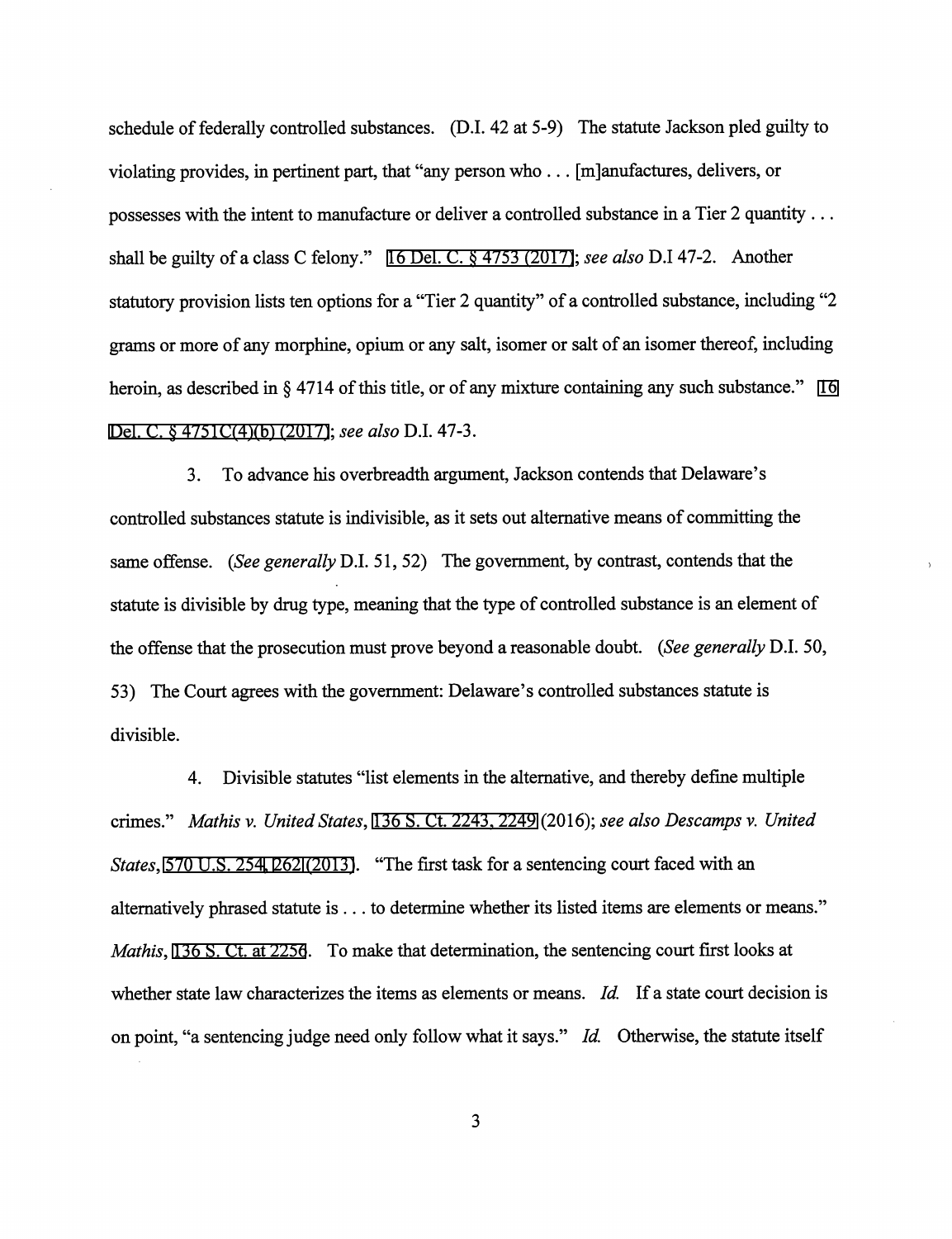"may resolve the issue." Id. For example, alternatives that carry different punishments are necessarily elements, not means. See id. Finally, "if state law fails to provide clear answers," the sentencing court may look to "the record of a prior conviction itself." Id. For instance, if an indictment or jury instructions single out a particular alternative, this suggests that the alternative is an element of the crime. See id. at 2257.

5. To answer the elements-or-means question with respect to the state offense for which Jackson was convicted, [16 Del. C. § 4753\(1\),](http://www.google.com/search?q=16+del.+c.+4753(1)) the Court begins its analysis with relevant state court decisions. The Delaware Supreme Court has consistently treated possession with intent to deliver ("PWID") specific controlled substances as distinct crimes. For example, that court has held that "PWID Cocaine and PWID Marijuana are two distinct offenses because each requires proof of a fact that the other does not." Gilmore v. State, 135 A.3d 77, 77 (Del. 2016); see also Nance v. State, 903 A.2d 283, 287 (Del. 2006) (rejecting argument that PWID Cocaine and PWID Marijuana involve same conduct because "[t]he promulgation of two drug statutes is a clear indication that the legislature intended there to be two separate punishments for the two acts"); see also Blake v. State, [65 A.3d 557, 559](http://scholar.google.com/scholar?q=65+a.3d+557&btnG=&hl=en&as_sdt=6) [\(](http://scholar.google.com/scholar?q=65+a.3d+557&btnG=&hl=en&as_sdt=6)Del. 2013) (explaining that defendant was charged with both PWID Cocaine and PWID Heroin). The Delaware Supreme Court's consistent treatment of these crimes as distinct strongly suggests that the identity of the drug is an element of the crime. $<sup>1</sup>$ </sup>

 $<sup>1</sup>$  If the identity of the drug is an element of the crime, then the State must prove beyond a</sup> reasonable doubt, to each of the jurors, that the defendant possessed with intent to deliver (for example) the same drug. A conviction could not be grounded, for instance, in a finding by half the jurors that a defendant committed PWID Cocaine if the other half found that he committed PWID Heroin. On the other hand, if the identity of the drug is merely a means of violating the statute, then the jury does not need to unanimously agree as to the identity of the drug in order to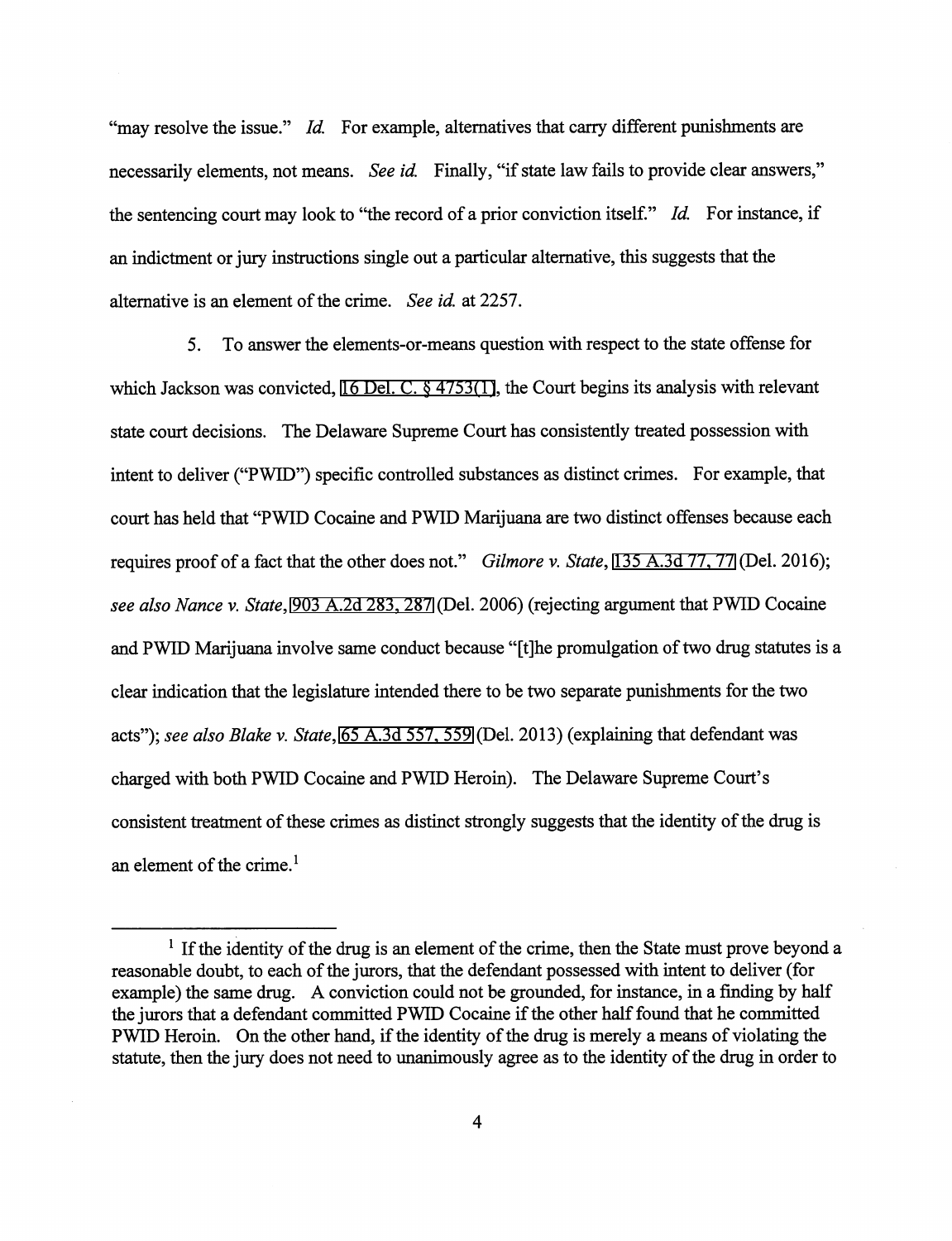The Delaware Superior Court's decision in State v. Adams, [364 A.2d 1237](http://scholar.google.com/scholar?q=364+a.2d+1237&btnG=&hl=en&as_sdt=6) [\(](http://scholar.google.com/scholar?q=364+a.2d+1237&btnG=&hl=en&as_sdt=6)Del. Super. Ct. 1976), supports the same conclusion. In Adams, the Court considered whether four charges - PWID Marijuana, PWID Methamphetamine, PWID Phencyclidine, and PWID Methaqualone, all of which were violations of an earlier version of [16 Del. C. § 4752](http://www.google.com/search?q=16+del.+c.+4752) — were duplicative of one another (for purposes of evaluating a double jeopardy motion). See id. at 1238. The court rejected the defendant's argument that § 4752 is a single offense regardless of drug type and, thus, declined to consolidate the four charges. See id. at 1238-40. The Court reasoned that § 4752's reference to "a controlled substance" provided "some indication of a legislative purpose to make the crime apply to the individual substance rather than to the generic group collectively." *Id.* at 1239.

The same is true for the relevant version of  $\S$  4753(1), which prohibits (among other things) possession with intent to deliver "a controlled substance." The *Adams* Court explained that § 4752's "emphasis [was] upon the substance as well as upon the act," unlike a statute such as the larceny statute, which focuses exclusively on the act and not on the identity of the stolen object. See id. ("The emphasis [in § 4752] is upon the substance as well as upon the act or action, the individual substance being at least as important as the act itself. This is in contrast to statutes such as larceny or theft, where the thrust is the act of the illegal taking, and the particularization of the item taken is secondary."). Likewise, the relevant version of  $\S 4753(1)$ is intended to prohibit conduct with respect to particular substances. Thus, "[p]roof of the

convict a defendant; they need merely all agree that he possessed with intent to deliver some controlled substance. In the latter instance, Jackson might have a stronger argument that the state offense is broader than the generic controlled substance offense and, therefore, does not qualify as a predicate offense for purposes of applying the career offender enhancement.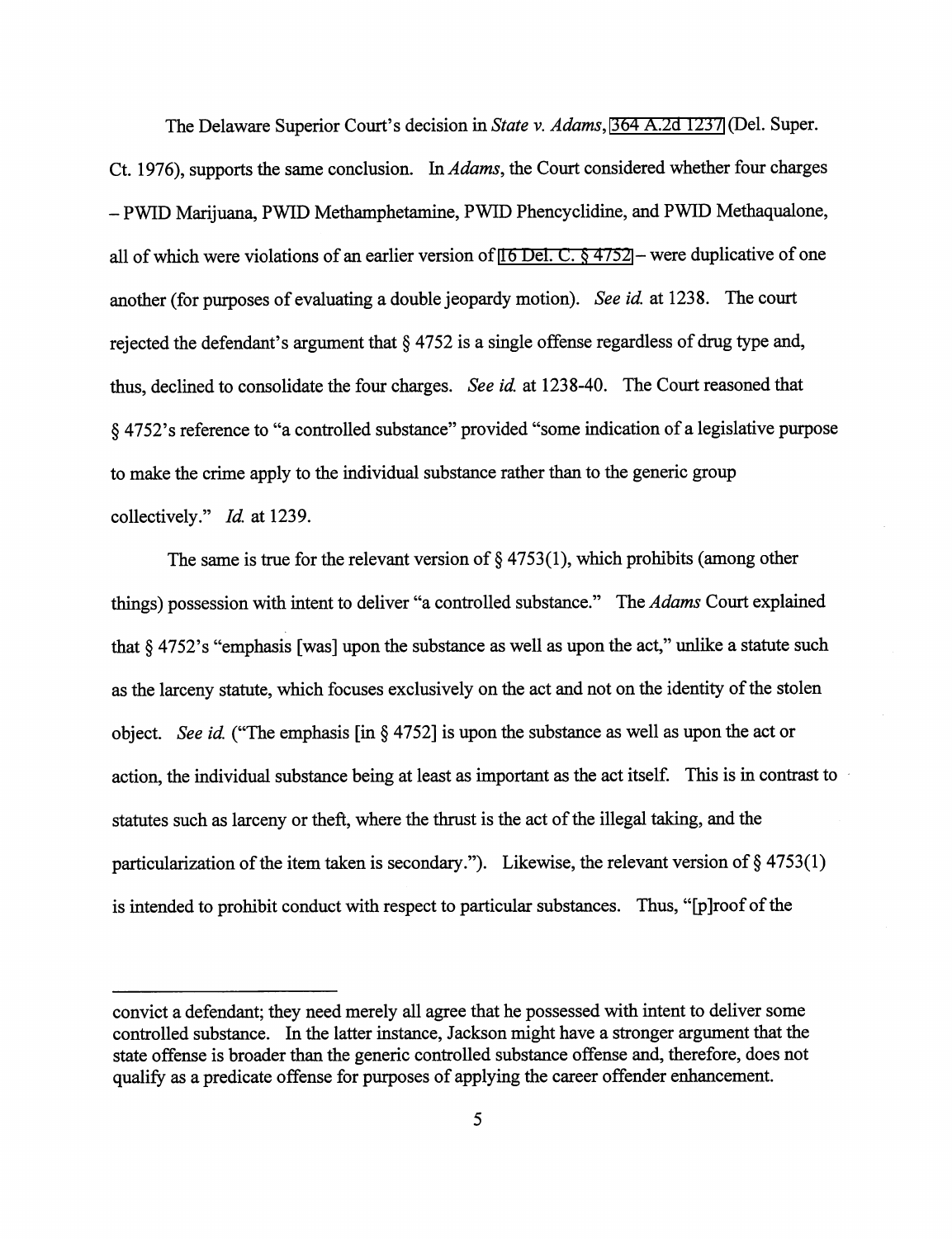identity of the item possessed is an element of the offense," and an indictment under  $\S 4753(1)$ "must specify the drug involved." See id. at 1240. Although Jackson is correct that Delaware's controlled substances statute has been significantly revised since Adams was decided (see D.I. 52 at 2), he has pointed to no indication that Delaware courts treat violations involving different drugs as the same crime. $<sup>2</sup>$ </sup>

6. Although the state court decisions cited above are sufficient to answer the elements-or-means question here, in the alternative the Court tums to the language of the statute itself. See Mathis, [136 S. Ct. at 2256.](http://scholar.google.com/scholar?q=136+s.+ct.+2243&btnG=&hl=en&as_sdt=6) The statutory language leads to the same conclusion, although it does not, perhaps, compel it. The Supreme Court has explained that, "[i]f statutory alternatives carry different punishments, then  $\dots$  they **must** be elements." *Mathis*, [136 S. Ct. at](http://scholar.google.com/scholar?q=136+s.+ct.+2243&btnG=&hl=en&as_sdt=6) [2256](http://scholar.google.com/scholar?q=136+s.+ct.+2243&btnG=&hl=en&as_sdt=6) (emphasis added). Consistent with this guidance, the Third Circuit has held that the "statutory provision of the same punishment, regardless of which altemative was involved in a crime, could indicate that the altematives are means," not elements. United States v. Aviles, 938 F.3d 503,513 (3d Cir. 2019) (emphasis added). Here, § 4753 does not provide different punishments for different drugs, so this principle does not conclusively establish that the identity

 $^2$  Jackson's reliance on Kelley v. State, [222 A.3d 1043 \(](http://scholar.google.com/scholar?q=222+a.3d+1043&btnG=&hl=en&as_sdt=6)Del. 2019), is unpersuasive. {See D.I. 51 at 8) In that case, the Delaware Supreme Court made a passing reference to "the elements of drug dealing under § 4753(2)." Kelley[, 222 A.3d at 1043](http://scholar.google.com/scholar?q=222+a.3d+1043&btnG=&hl=en&as_sdt=6). Because the court was focused on the broader distinction between class C and class D felonies, it did not parse the elements of § 4753(2) like it did in the other cases cited above.

By contrast, the government's reliance on Delaware cases considering double jeopardy is entirely proper. (See D.I. 53 at 1) ("Delaware case law has consistently held in the double jeopardy arena that the state can charge the possession of multiple controlled substances without violating double jeopardy principles – meaning that the controlled substances must be elements.") These cases could not have come out the way they did (generally, finding no violation of double jeopardy) if the identities of the controlled substances at issue were means as opposed to elements of the offenses charged.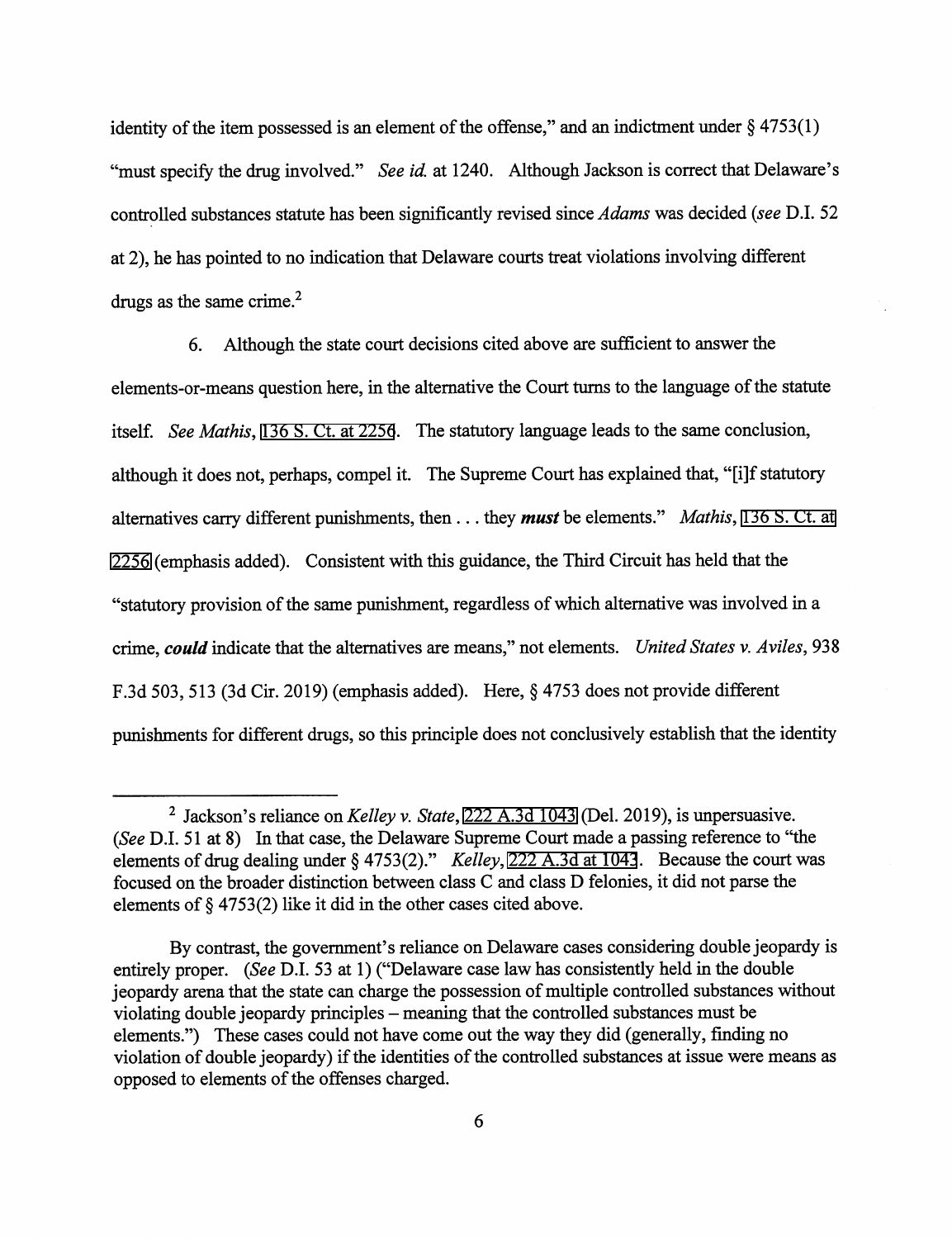of the drug is necessarily an element of the crime; that fact alone does not, however, definitively establish that the identity of the drug is just a means of committing the offense. As the government correctly states, "[t]he Court in Mathis did not rule that elements must have different punishments." (D.I. 50 at 5)

7. With regard to step two, the Supreme Court has further explained that "if a statutory list is drafted to offer illustrative examples, then it includes only a crime's means of commission." Mathis, [136 S. Ct. at 2256](http://scholar.google.com/scholar?q=136+s.+ct.+2243&btnG=&hl=en&as_sdt=6) (internal quotation marks omitted). Here, the drugs listed in § 4751C(4) are not just "illustrative examples" of ways in which § 4753(1) may be violated. Instead,  $\S$  4751C(4) lists the *only* options for weights of certain substances that qualify as Tier 2 quantities that may be used to convict someone of violating § 4753(1). See, e.g., United States v. Henderson, 841 F.3d 623, 630 [\(](http://scholar.google.com/scholar?q=841+f.3d+623&btnG=&hl=en&as_sdt=6)3d Cir. 2016) (explaining that sex crimes in certain Maryland statute were means because list was "non-exhaustive"). Thus, again, the statutory language is not definitively "means" language and, to the contrary, appears to be "elements" language. At bottom, the statutory language supports a conclusion that the identity of the controlled substance in  $\S$  4753(1) is an element and not a means of committing the offense.

8. In any event, even if the first two steps of the analysis did not resolve the issue, the third step again leads to the conclusion that the identity of the drug is an element of the offense of which Jackson was convicted. This is clear firom the documents the Court is permitted to consider. See Mathis, [136 S. Ct. at 2256-57](http://scholar.google.com/scholar?q=136+s.+ct.+2243&btnG=&hl=en&as_sdt=6). That record establishes that Jackson was charged with and pled guilty to dealing heroin in a Tier 3 quantity, in violation of [16 Del. C.](http://www.google.com/search?q=16+del.+c.++++4753(1)) [§ 4753\(1\).](http://www.google.com/search?q=16+del.+c.++++4753(1)) (D.I. 47-4) (plea agreement) If heroin were just one of many means for committing

 $\overline{7}$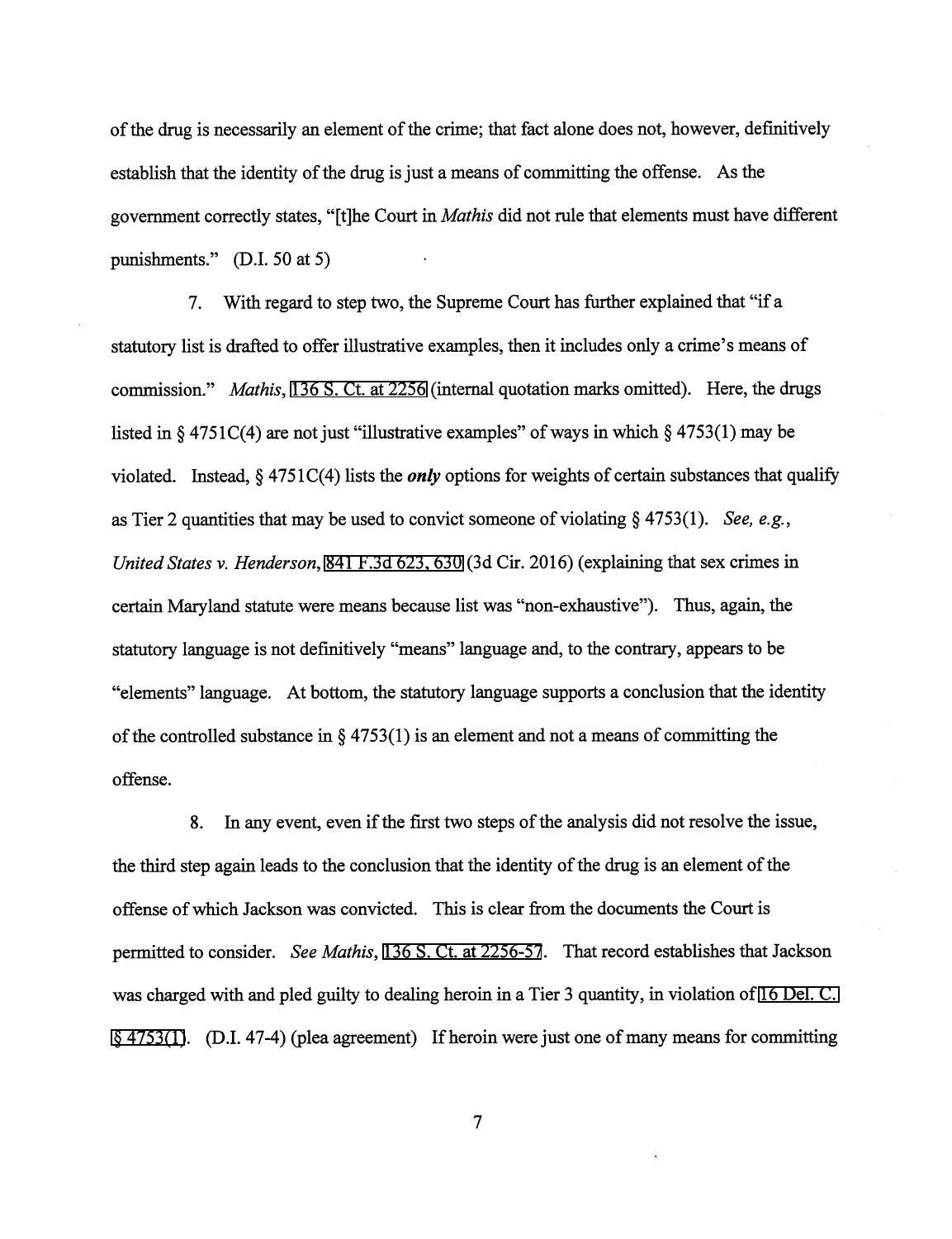the generic crime of possession with intent to deliver under  $\S$  4753(1), then Jackson's plea agreement would not have specified that his offense involved heroin. Moreover, the Delaware Superior Court's model jury instructions for  $\S 4753(1)$  list the identity of the drug as the first element of the crime that the government must prove beyond a reasonable doubt. (D.I. 50 Ex. A) ("In order to find Defendant guilty of this charge, you must find that the State has proved the following elements beyond a reasonable doubt: 1. The substance possessed was  $[drug] \dots$ ") Jackson argues that the Third Circuit has "criticized the use of jury instructions to answer the question of whether a specific controlled substance is a means or an element." (D.I. 52 at 4) (citing Hillocks v. Attorney General, [934 F.3d 332](http://scholar.google.com/scholar?q=934+f.3d+332&btnG=&hl=en&as_sdt=6) [\(](http://scholar.google.com/scholar?q=934+f.3d+332&btnG=&hl=en&as_sdt=6)3d Cir. 2019)) In Hillocks, however, the government's argument regarding jury instructions was inconsistent with an earlier Third Circuit decision. See [934 F.3d at 342-43.](http://scholar.google.com/scholar?q=934+f.3d+332&btnG=&hl=en&as_sdt=6) There is no such inconsistency here. Moreover, under the relevant jury instructions in *Hillocks*, the judge could allow the jurors to choose between different facts as the basis for their verdict. See id. at 343. Here, the model jury instructions for  $\S$  4753(1) appear to require the government to prove to all the jurors that the defendant possessed a particular drug, not just one of multiple possible drugs. (See D.I. 50 Ex. A)<sup>3</sup>

9. The Court's conclusion that § 4753(1) is divisible by drug type is further supported by *Henderson.* In *Henderson*, [841 F.3d at 625,](http://scholar.google.com/scholar?q=841+f.3d+623&btnG=&hl=en&as_sdt=6) the Third Circuit held that Pennsylvania's controlled substances statute is divisible by drug type for purposes of

 $3$  Jackson relies on *Patterson v. State*, [925 A.2d 504](http://scholar.google.com/scholar?q=925+a.2d+504&btnG=&hl=en&as_sdt=6) [\(](http://scholar.google.com/scholar?q=925+a.2d+504&btnG=&hl=en&as_sdt=6)Del. 2007), for the proposition that "[t]he identity of [the] controlled substance appears as a means of committing the criminal offense" because the government need not prove the identity of the controlled substance. (See D.I. 52 at 1-2) The Delaware model jury instructions belie Jackson's premise regarding what the government must prove.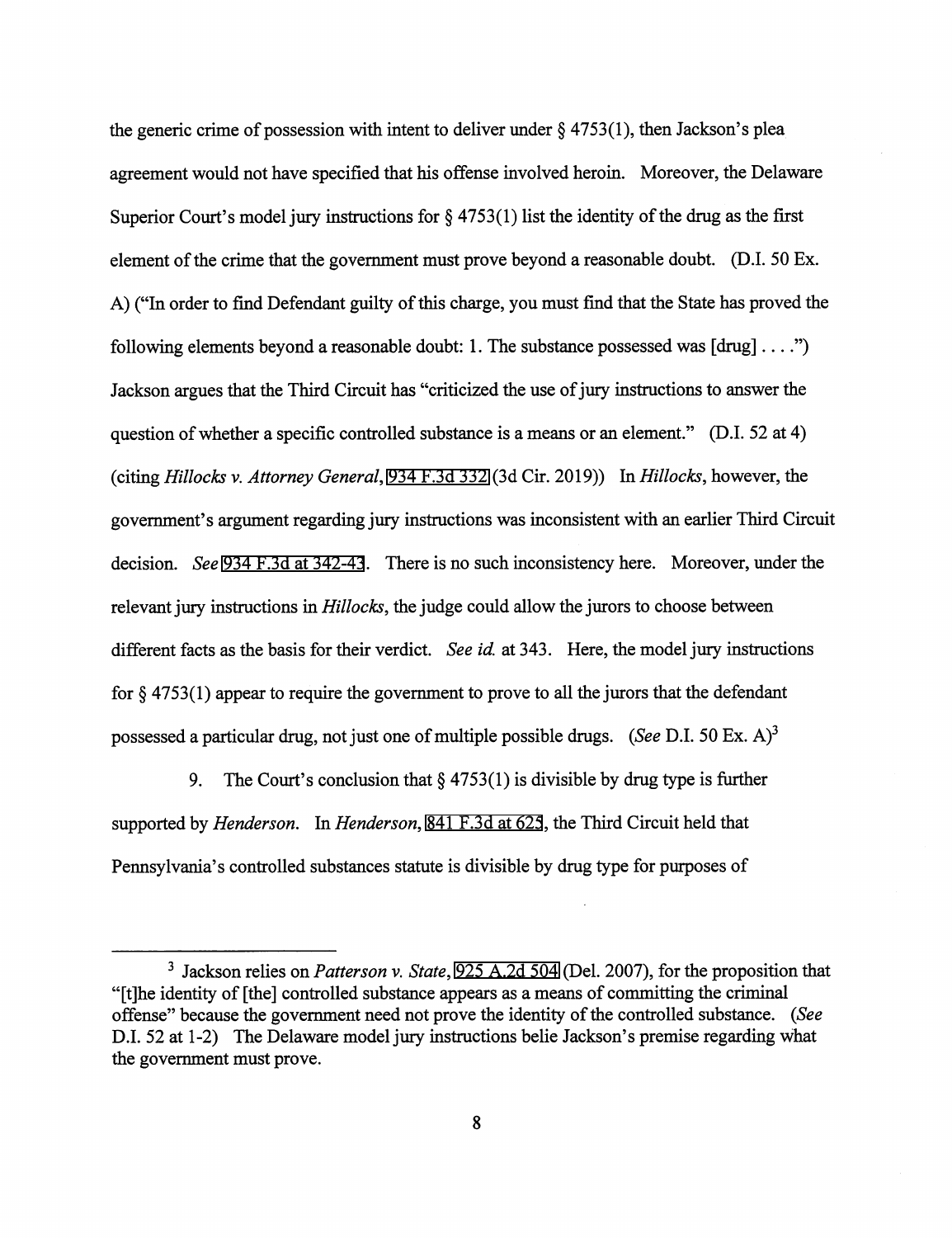determining whether a violation qualifies as a "serious drug offense" under the Armed Career Criminal Act.<sup>4</sup> The Pennsylvania statute prohibits certain activities with respect to "Schedule I or II" drugs, as defined in a related statutory provision. Id. at 626-27. Applying the three-step framework from Mathis, the Third Circuit first noted that decisions of the Pennsylvania Superior Court treat the identity of the drug as an element of the crime. See id. at 628-29. Next, the Third Circuit explained that, by cross-referencing Schedule I and II, the language of the statute itself creates "several alternative elements," "not separate means of commission." Id. at 630. Hence, the Pennsylvania statute provides a "clear answer" to the elements-or-means question because it "provides an exhaustive list of all specific controlled substances" and "does not attempt to illustrate the different means of carrying out the offense  $-i.e.,$  the countless ways people may manufacture, distribute, or possess the specified controlled substances." Id. at 630- 31. Lastly, the Third Circuit noted that the docxunents in the record confirmed that the defendant was charged with and convicted of possessing a particular drug (heroin). See id. at 631-32. For all the reasons explained above, the Third Circuit's reasoning in Henderson applies here and supports the Court's conclusions.<sup>5</sup>

 $^4$  See also United States v. Miller, 480 F. Supp. 3d 614, 618 n.3 (M.D. Pa. 2020) ("Because [35 Pa. Stat. Ann. §] 780-113(a)(30) is divisible by drug type, we reject [the defendant]'s broader argument that a mismatch between the state and federal schedules renders Section  $780-113(a)(30)$  – as a whole – categorically overbroad.").

<sup>&</sup>lt;sup>5</sup> The Court acknowledges the Second Circuit has held that a provision in New York's controlled substances statute is not divisible by drug type, so a violation of it cannot qualify as an "aggravated felony" that might bar someone from seeking cancellation of removal and asylum under the immigration laws. See Harbin v. Sessions[, 860 F.3d 58, 61](http://scholar.google.com/scholar?q=860++f.3d++58&btnG=&hl=en&as_sdt=6) (2d Cir. 2017); see also United States v. Townsend, [897 F.3d 66,74 \(](http://scholar.google.com/scholar?q=897++f.3d++66&btnG=&hl=en&as_sdt=6)2d Cir. 2018) (reaffirming indivisibility of New York statute in context of sentencing enhancement). Unlike the Third Circuit decisions cited in this Memorandum Order, *Harbin* and *Townsend* are not binding on this Court (even assuming the New York statute is fairly analogous to the Delaware statute).